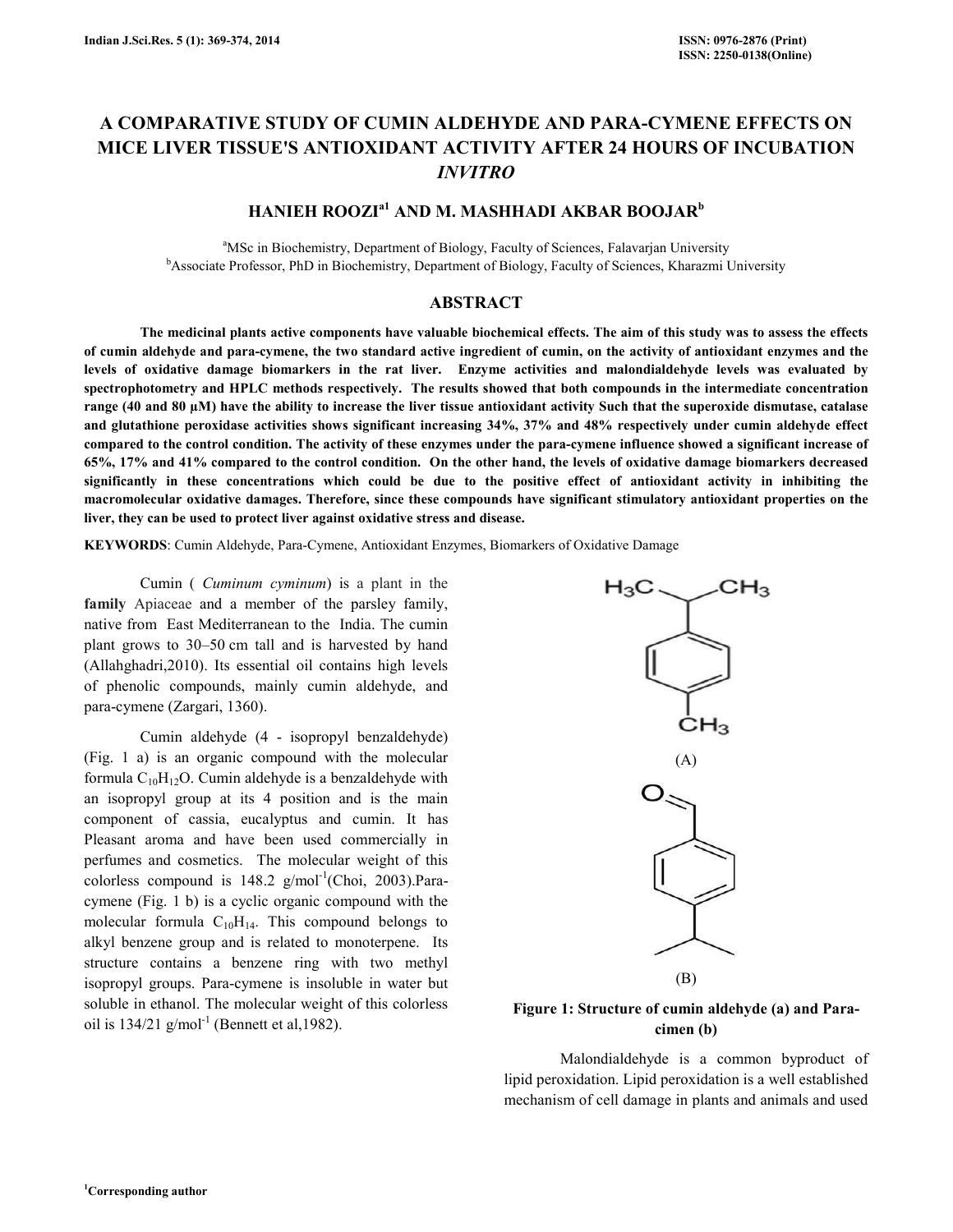as an oxidative stress marker in cells and tissues. Dityrosine is a specific product of protein oxidation which is formed by various oxidation systems. This highly fluorescent molecule is resistant to acid hydrolysis and protease function. Evidence suggests that these compounds may have different effects at different concentrations. One of the most important biological effects of these compounds is their antioxidant activity. Therefore, it is necessary to examine its antioxidant properties at the concentration ranges that are orally enters the body. In the present study, the antioxidant properties of these compounds on rat liver were investigated in concentrations ranging from 0 to 160 µM.

### MATERIALS AND METHODS

#### Rat Liver Tissue Culture

 For this study we used Balb/c mice. The mice were all healthy adults 4 to 6 weeks old, weighing approximately 30-25g, male or female which were purchased from the Pasteur institute of Iran. The rats were killed by chloroform and their livers were removed under sterile conditions. The livers were collected and immediately washed twice with cold saline and sliced into 0.2 g pieces with sterile surgical scissors and forceps.

 In this study we used DMEM (Dulbecco's modified Eagle's medium). The culture medium was supplemented with 30 mg l-asparagine, penicillin (200 U/ ml), streptomycin (200 mg/ ml) and 10% fetal calf serum with pH =7.4. The sterile marked petri dish was used for cultivation, and 5 ml of culture medium and 2.0 g liver tissue was added to each Plate. To investigate the antioxidant enzyme's activity and the biomarkers of liver oxidative damage, Para-cymene and cumin aldehyde in concentrations of 0, 10, 20, 40, 80, 120 and 160 µM were added to the cell cultures. Then the culture media were incubated at 37  $\degree$  C in a humidified atmosphere with  $\%$  5  $CO<sub>2</sub>$  for 24 hours.

#### Preparation of tissue for biochemical analysis

 After 24 hours of incubation in various concentrations of Para-cymene and cumin aldehyde all the samples were separately homogenized by Homogenizer. After the centrifugation at 10000g for10 min, the supernatant was used for determination of enzyme activity and liver tissue oxidative damage biomarkers levels in 25 ° C.

#### Measurement of enzyme activity

#### Measurement of superoxide dismutase activity (SOD)

 After 24 hours of incubation, the culture medium was evaluated based on the Kono method for the determination of superoxide dismutase activity in the liver tissue. In this method, first hydroxyl amine, nitro blue Tetrazolium and  $Na<sub>2</sub>CO<sub>3</sub>$  2 M was added to a test tube. Then EDTA 1/0 mM, buffer and extract was added and nitro blue Tetrazolium absorbance shift versus Blank was evaluated at 560 nm(Kono,1978).

#### Measurement of catalase activity (CAT)

 Catalase activity in liver homogenates was measured by the decomposition of  $H_2O_2$  at 240 nm. Tissue homogenates (0.1 mg of protein/ml) were added to one ml of reaction mixtures containing 15 mM  $H_2O_2$ , 0.1% Triton X-100, and 50mM potassium phosphate, pH 7.4. Units of enzyme activity were determined using the extinction coefficient of 0.0394 mM<sup>-1</sup>cm<sup>-1</sup> for H<sub>2</sub>O<sub>2</sub>. One unit of catalase activity is defined as 1 mmol  $H_2O_2$ consumed/ min/mg of protein (Aebi,1984).

### Measuring the activity of glutathione peroxidase (GPX)

 Glutathione peroxidase activity was assayed by the method of Flohe & Gunzler .liver homogenates (0.1 mg of protein/ml) were suspended in  $30^{\circ}$ C reaction mixtures (one ml) containing 1 mM glutathione, 0.96 units/ml glutathione reductase, 100 mM EDTA, and 50 mM potassium phosphate (pH 7.4). The reaction was started by sequential addition of 150 mM NADPH and 1.2 mM tert-butyl hydroperoxide, and then absorbance was measured at 340 nm. Units of enzyme activity were determined using the extinction coefficient of 6.22 mM- $1$ cm<sup>-1</sup>. One unit of the enzyme is defined as 1 nmol NADPH consumed/min/mg of protein (Flohe,1984).

#### Determining the of markers of oxidative damage

### Evaluation the level of malondialdehyde (MDA) in liver tissue

 We used wills method to determination the amount of malondialdehyde in liver tissue. In this method, a solution of tri-chloro acetic acid was mixed with extract in a test tube and incubated for 15 min in hot water bath. Then Thiobarbituric acid solution was added. Homogenized liver proteins can also react with thiobarbituric acid and produce colored species, resulting in enhanced absorption and cause lipid peroxidation to be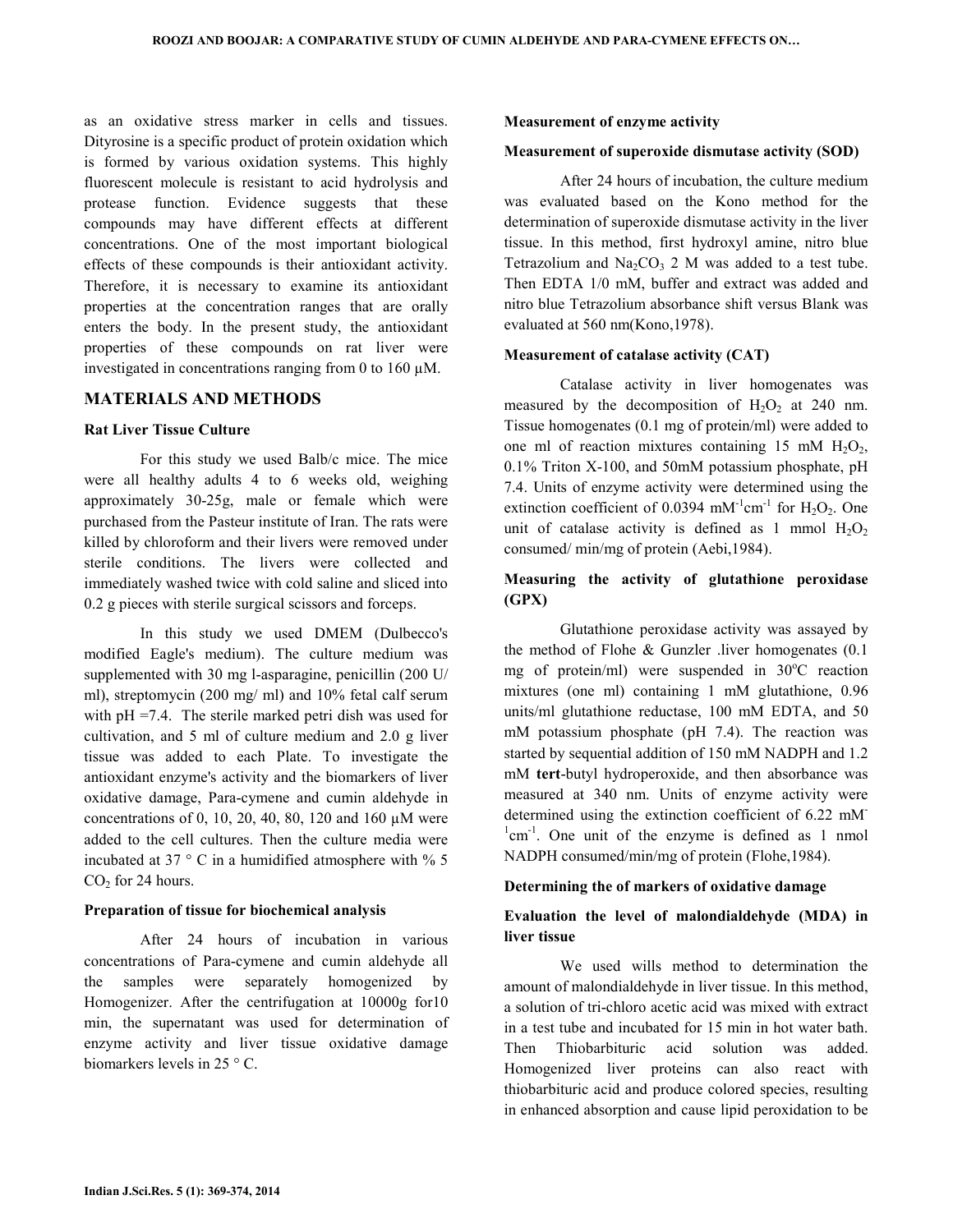over estimated. So in the first step these proteins were removed using trichloroacetic acid. In this method, the incorporation of MDA and thiobarbituric acid under high temperature (100 -90° C) and acidic conditions led to the formation of thiobarbituric acid reactive pink substances. Then the absorption was evaluated against blank at nm 532 in spectrophotometry, and the concentration of this composition has been reported based on micromoles MDA per grams of protein (Wills,1965).

#### Evaluation of Dityrosine (DT) in liver

 Dityrosine was detected by reverse phase HPLC and UV detector in nm 280 and combined with radiation fluorescence light ( ex. 280 nm and em 410 nm). First, the extracts were mixed with trichloroacetic acid in a test tube. HPLC column was equipped with a backbone column for this analysis. Gradient of 10 mM ammonium acetate adjusted with acetic acid and methanol at pH=5.4, starting with 1% methanol, and increased to 10% in 30 min. the flow rate was 8.0 mL / min. Concentration of this compound has been reported as dityrosine micromoles per gram of protein (Amado et al,1984).

#### Methods and tools for data analysis

 Experiments were performed in the range of 0 - 160 µM cumin aldehyde and Para-cymene and each experiment was repeated three times. The mean and standard deviation was determined for results. The ANOVA test results were analyzed using SPSS and the statistical comparisons between the results was performed  $(P < 0.05)$ .



\* Significant difference compared to the control.

# Figure 2: Percentage of radical scavenging under effect of different concentrations of cumin aldehyde and Para-cumin

### RESULTS

### Evaluation of antioxidant activity of cumin aldehyde and para-cymene on liver tissue

 Cumin aldehyde and Para-cymene effects on the collection activity of  $(1, 1 -$  diphenyl 2-picryl hydrazyl) DPPH radicals were studied in the liver tissue. The results showed that the cumin aldehyde and para-cymene enhance the DPPH radical scavenging activity in the concentration range of 40 to 80  $\mu$ M. So that the maximum inhibition of DPPH radical was in 80  $\mu$ M, and show 50% and 56% significant increase compared to control respectively (Figure 2).





\* Significant difference compared to the control.

### Figure 3: Cumin aldehyde effect on the activity of antioxidant enzymes in the liver

 The cumin aldehyde and para-cymene effect on the antioxidant enzyme activity of liver was studied in this research. The results showed that the cumin aldehyde had significant enhancer effect at the concentration of 20  $\mu$ M on SOD activity, at concentrations of 20 and 40  $\mu$ M concentrations on the catalase activity, and at concentration of 40 µM on the glutathione peroxidase activity to 34% , 37% and 48% respectively (Fig. 3).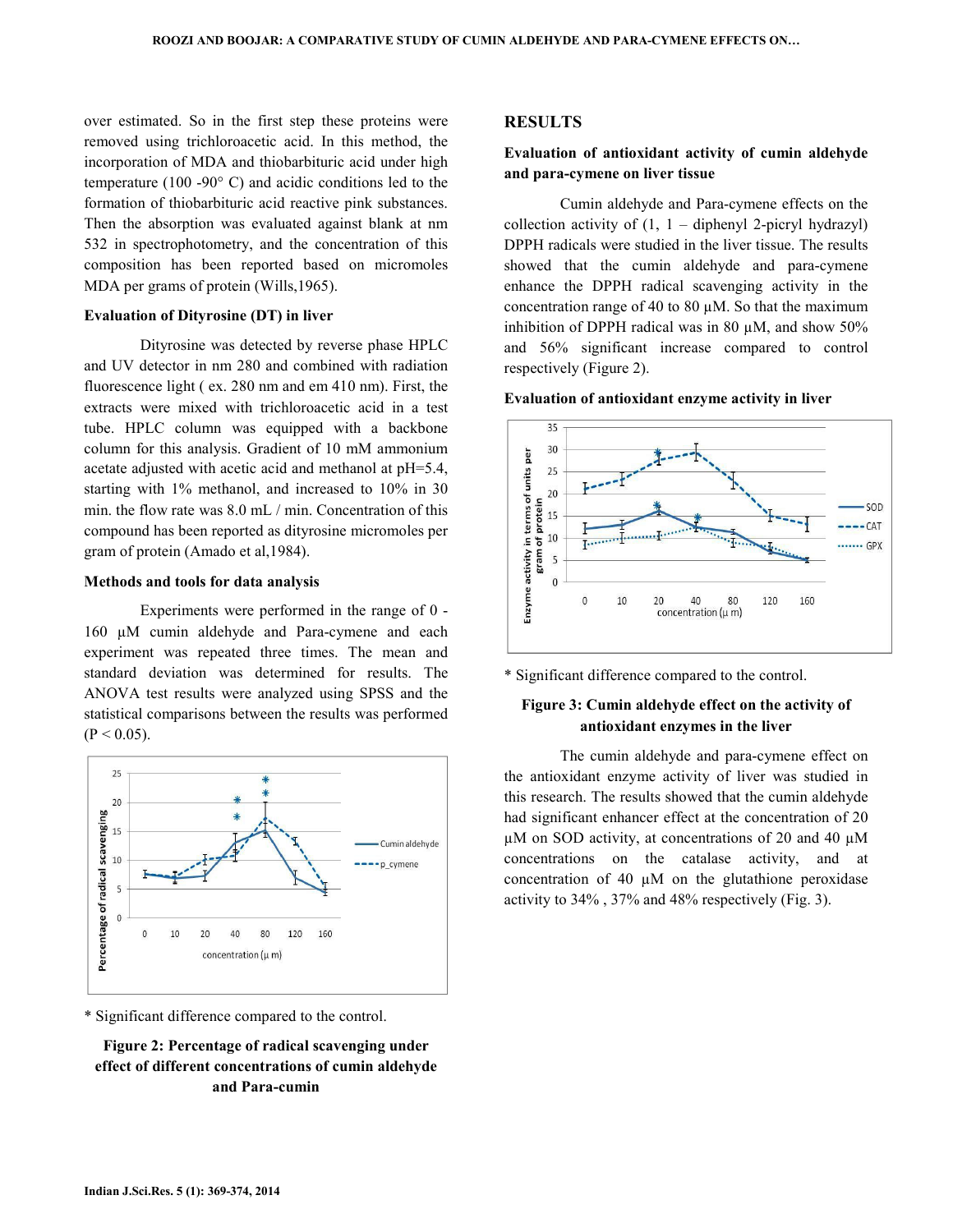

\*Significant difference compared to the control

### Figure 4: Paracemenu effects on antioxidant enzyme activities in miceliver

Para-cymene at concentrations of 40 and 80  $\mu$ M significantly enhance superoxide dismutase activity, the catalase activity at a concentration of 40 µM, and the glutathione peroxidase activity at 20  $\mu$ M to 65%, 17% and 41% compared to control respectively (Figure 4).



\*Significant difference compared to the control.

### Figure 5: Effect of cumin aldehyde levels on of liver oxidative damage biomarkers

# Evaluation of the level of oxidative damage biomarkers in mice liver tissue

 The effect of different concentrations of cumin dialdehyde and Para-cymene on the level of oxidative damage biomarkers was evaluated in liver tissue.

 The results showed that cumin aldehyde significantly reduced the damage biomarker levels at the concentrations of 20 and 40 µM, malondialdehyde at the concentration of 20 µM, and Dityrosine levels to 63% and 18% respectively compared to control (Figure 5).

Para-cymene at concentrations of 40 and 80  $\mu$ M significantly reduced the malondialdehyde levels, and at concentrations of 20 and 40 µM decrease the Dityrosine level to 57% and 25% compared to control (Figure 6).



\* Significant difference compared to the control

# Figure 6: Para-cumin effect on the level of liver damage biomarkers

## **CONCLUSION**

Evaluation the effect of different concentrations of cumin aldehyde and Para-cymene on antioxidant enzymes and biomarkers of liver damage in mice after 24 hours of incubation invitro

 In the present study the effects of cumin aldehyde and Para-cymene in concentrations ranging from 0 to 160 µM was studied on the activity of antioxidant enzymes and biomarkers of oxidative damage on mice liver invitro. According to the data, cumin aldehyde and Para-cumin in the concentrations of 40 and 80  $\mu$ M increase the DPPH scavenging activity.

 Also cumin aldehyde at concentrations in the range of 20 and 40 µM, and Para-cymene in the concentration in the range of 20, 40 and 80 µM increase the activity of antioxidant enzymes such as superoxide dismutase, catalase and glutathione peroxidase compared to control, and significantly decreased the levels of oxidative damage biomarkers such as malondialdehyde and Dityrosine compared to control.

 In line with the results of our observations, further studies can be provided. Among these the research was conducted by Koppulas & et al. in 2011 showed that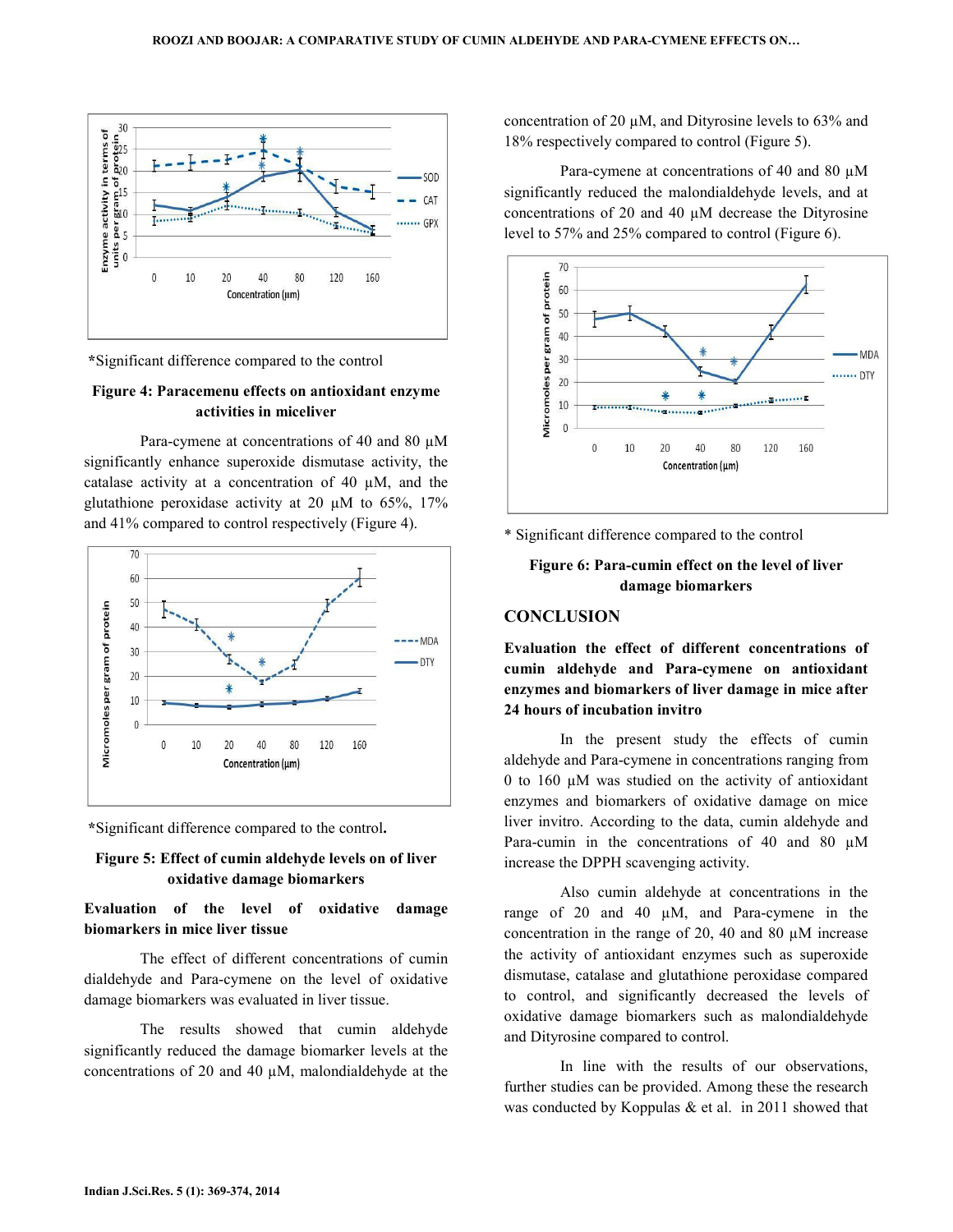the cumin extract could reduce the lipid peroxidation and increase the catalase, glutathione peroxidase and superoxide dismutase levels (Koppulas,2001)

 In another study, the compounds in cumin roots, leaves and flowers were investigated by Lamiaa & et al. in 2011. The results showed that cumin flowers had phenolic compounds and essential fats which scavenge the free radicals and prevent the lipid peroxidation (Lamiaa,2011). Laboratory works conducted in 2006 revealed that cumin prevents the production of free radicals. Treatment of diabetic rats with cumin leads to decreasing the blood glucose, glycosylated hemoglobin, creatinine and blood urea within 28 days, balance the serum insulin and glycogen in liver cells and skeletal muscle cells, and significantly decrease the oxidative stress in the liver and kidney tissues. In other words, cumin improved the liver and kidney's antioxidant status of diabetic's mice (Aruna,2006).

 A study was performed on the inhibition of LDL oxidation by phenolic substances in different essential oil. In this study, several different types of essential fats in the prevention of LDL oxidation invitro were examined. In this study the activity of several different types of essential fats in the prevention of LDL oxidation was examined invitro. The research was conducted in 1993 by Frankel et al. showed that the Para-cymene in cumin extract prevents the lipid peroxidation (Frankel,1993).

 In a study by Surya et al. in 2005, two groups of diabetic and non-diabetic mice were injected with a mixture of juice and cumin in gastric. After 6 weeks, the level of catalase, glutathione peroxidase, superoxide dismutase, glutathione-S-transferase was increased in the liver of diabetic mice compared with nondiabetic mice, and decreased the levels of free radicals that induced oxidative stress in diabetic mice(Surya,2005)

 Since the essential fats derived from cumin could induced the balance of the activity of antioxidant enzymes and because high cumin phenolic content and its antioxidant activity, this plant can be used as a good source of nutrition should be used to protect the body. Therefore, cumin aldehyde and Para-cymene can be used in certain range of concentrations, which have antioxidant activity in liver tissue in order to protect liver against ROS driven diseases.

### **REFERENCES**

- Aebi H. Catalase invitro. Methods Enzymol. (1984);105:pp.121–126
- Allahghadri, T., Rasooli I., Owlia P., Nadooshan MJ., Ghazanfari T., Taghizadeh M., Astaneh SD., Antimicrobial property, antioxidant capacity, and cytotoxicity of essential oil from cumin produced in Iran. J Food Sci , (2010), 75(2):H54–H61
- Amado .R , Aeschbach .R , Neukom .H, Dityrosine: invitro production and characterization. Methods Enzymol, (1984) 107:pp. 377– 388.
- Aruna.K ,Rukkumani.R, Sureshvarma.P & venugopal P. menon. Role of cuminum cyminum on ethanol and preheated sunflower oil induced lipid peroxidation. Journal of herbs, spices& medicinal plant. Volume 11, issue 4, (2006), pp.103-114.
- Bennett M. A. , Huang T. N., Matheson T.W., Smith A. K., Nickerson W. (η6-Hexamethylbenzene) Ruthenium Complexes.Inorganic Syntheses21: (1982),pp.74–78. doi:10.1002/9780470132524.ch16
- Choi, H.-S., Character impact odorants of citrus hallabong [(C. unshiu Marcov x C. sinensis Osbeck) x C. reticulata Blanco] cold-pressed peel oil. J. Agric. Food Chem. (2003), 51:pp.2687-2692.
- Flohe L, Gunzler WA. Assays of glutathione peroxidase. Methods Enzymol. (1984),105:pp.114–121.
- Frankel E.N , German J.B , Kinsella J.E, Parks E , Kanner J, Inhibition of oxidation of human low-density lipoprotein by phenolic substances in red wine. a Lipid Research Group, Mrak Hall, University of California, Davis 95616, U.S.A (1993). pp.454- 457
- Kono .Y, Generation of Superoxide Radical during Autoxidation of Hydroxylamine and an Assay for Superoxide Dismutase. 186 (1) (1978) .pp. 189-195.
- Koppulas S,choi Dk. Department of biotechnology, college of biomedical and health sciences, konkuk university, changgn, Republic of korea. Cminum cyminum extract attenuates scopolamine-induced memory loss and stressinduced urinary biochemical changes in rats. A